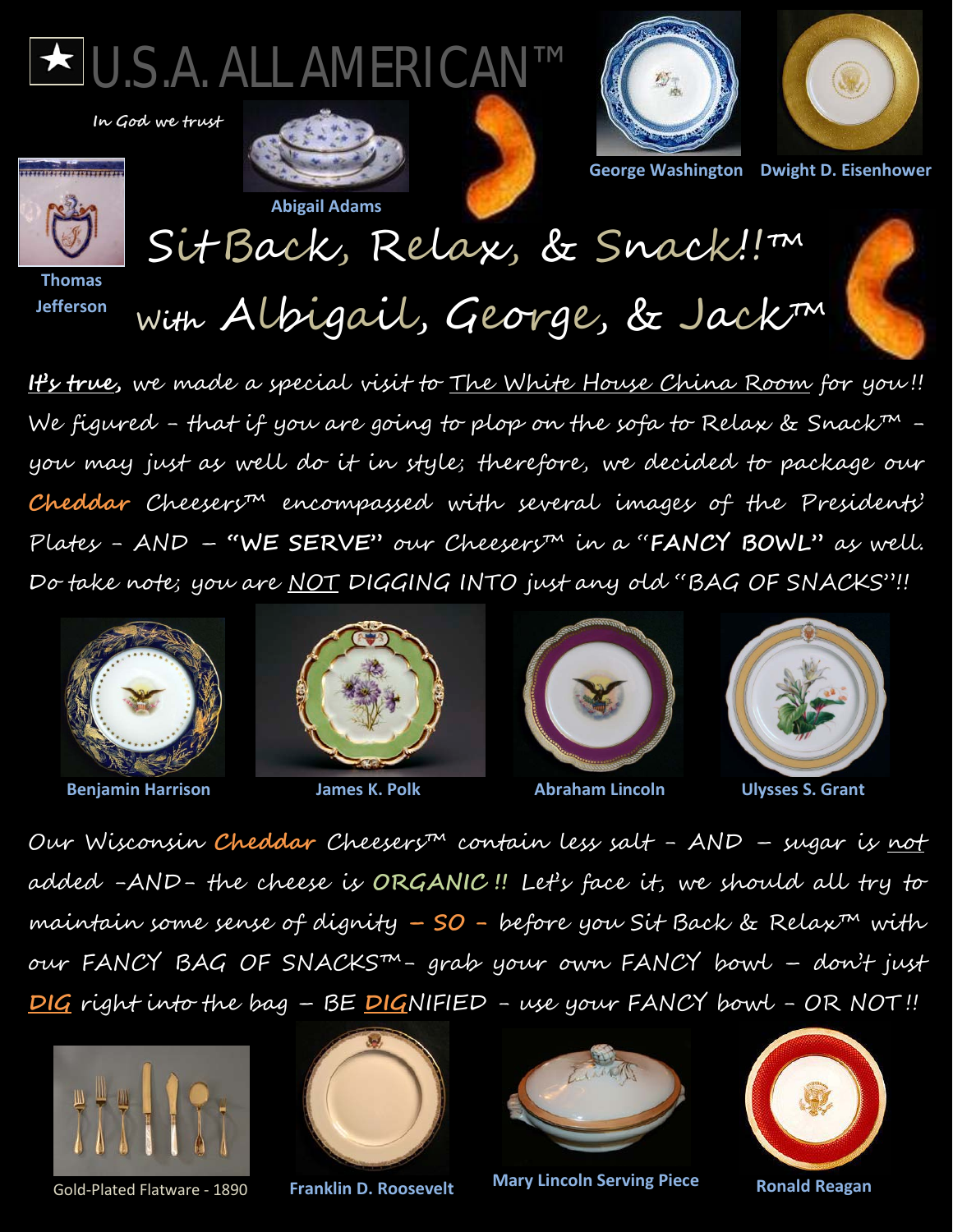



## **Munch Away !!™**





Sit Back, Relax, & Snack!! m



 **James Monroe**

**Packaged**

**in a**

**Blackboard**

 **BAG !!™**



### **In God we trust**

# Wisconsin **Cheddar** Cheesers™





**John F. Kennedy AKA: Jack !!**

**Abraham Lincoln** 



**John F. Kennedy**



 **Benjamin Harrison** 



**John F. Kennedy**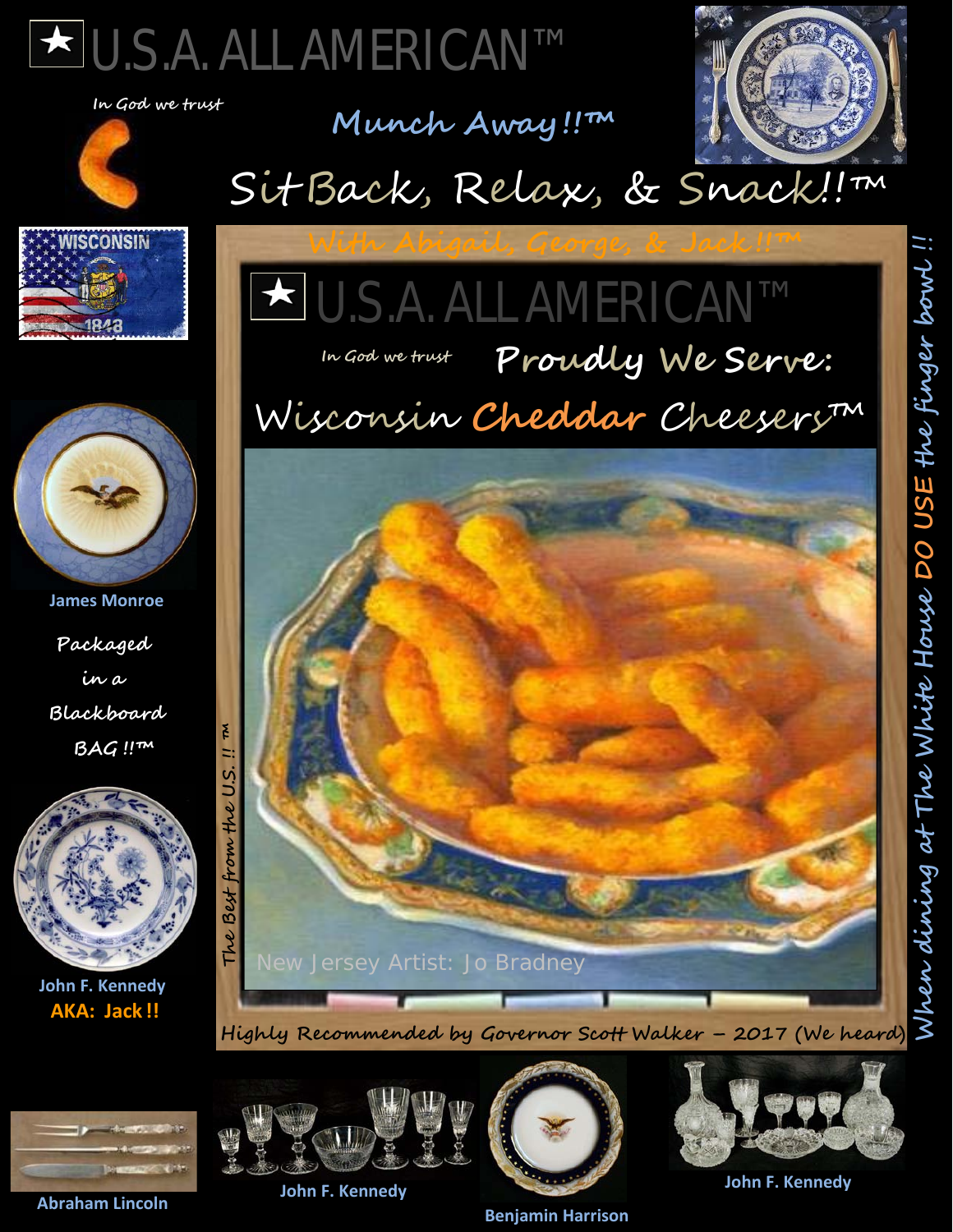

 **In God we trust**



**The Clinton China service plate was created to commemorate the 200th anniversary of the first occupancy of the White House by John Adams in 1800**.

### Did you know ??

The **White House china** refers to the various patterns of china (porcelain) used for serving and eating food in the White House, home of the president of the United States. Different china services have been ordered and used by different presidential administrations. The White House collection of china is housed in the White House China Room. Not every administration created its own service, but portions of all china services created for the White House are now in the China Room collection. Some of the older china services are used for small private dinners in the President's Dining Room on the Second Floor. **Wikipedia**



**Martha Washington** 





Ď **Service Pieces Rutherford B. Hayes Lyndon B. Johnson**



**Theodore Roosevelt Harry S. Truman Franklin Pierce**